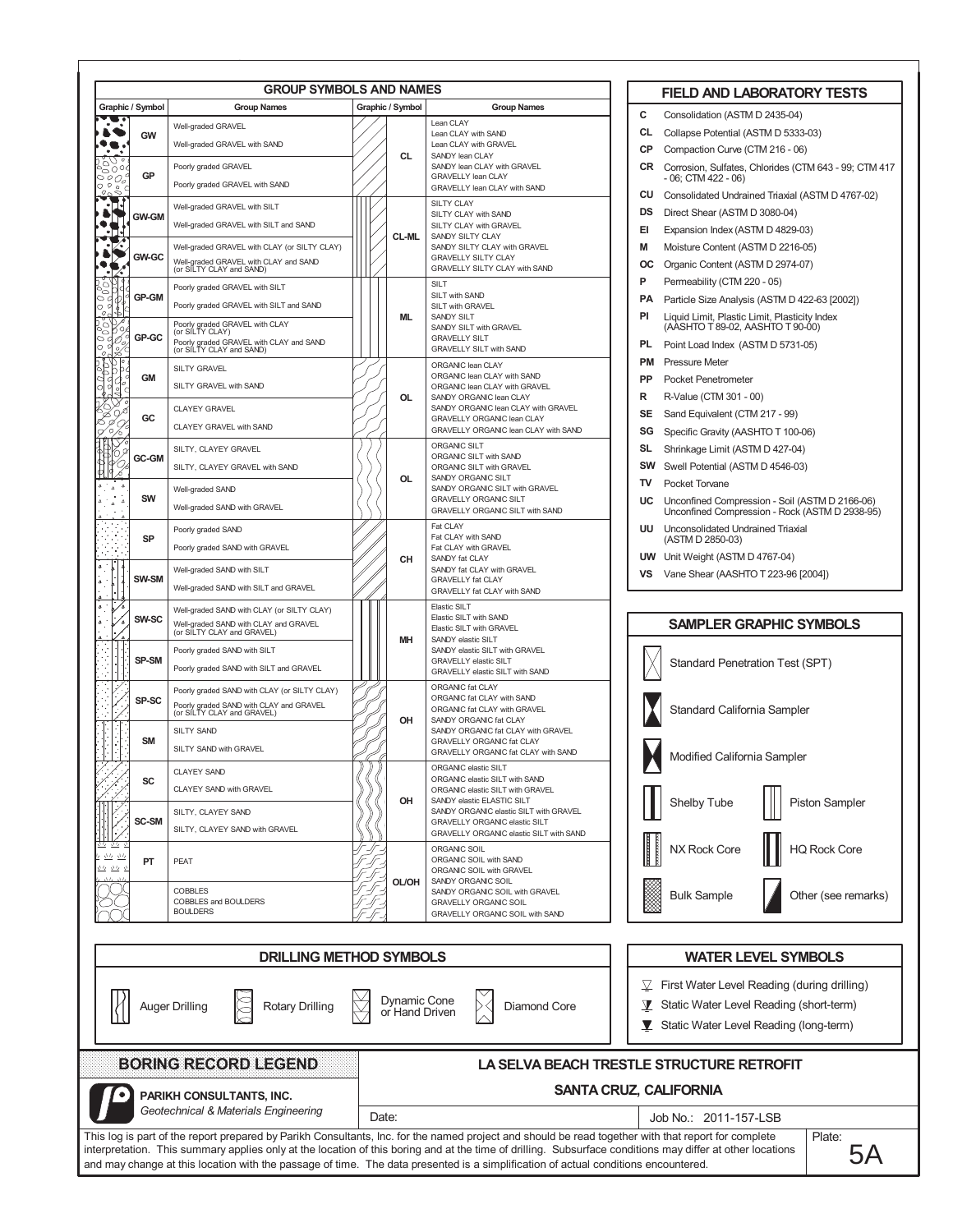|                   | <b>CONSISTENCY OF COHESIVE SOILS</b>            |                                     |               |                                                                    |  |  |  |  |  |  |  |  |  |  |
|-------------------|-------------------------------------------------|-------------------------------------|---------------|--------------------------------------------------------------------|--|--|--|--|--|--|--|--|--|--|
| <b>Descriptor</b> | <b>Unconfined Compressive</b><br>Strength (tsf) | <b>Pocket</b><br>Penetrometer (tsf) | Torvane (tsf) | <b>Field Approximation</b>                                         |  |  |  |  |  |  |  |  |  |  |
| Very Soft         | < 0.25                                          | < 0.25                              | < 0.12        | Easily penetrated several inches by fist                           |  |  |  |  |  |  |  |  |  |  |
| Soft              | $0.25 - 0.50$                                   | $0.25 - 0.50$                       | $0.12 - 0.25$ | Easily penetrated several inches by thumb                          |  |  |  |  |  |  |  |  |  |  |
| Medium Stiff      | $0.50 - 1.0$                                    | $0.50 - 1.0$                        | $0.25 - 0.50$ | Can be penetrated several inches by thumb<br>with moderate effort  |  |  |  |  |  |  |  |  |  |  |
| <b>Stiff</b>      | $1.0 - 2.0$                                     | $1.0 - 2.0$                         | $0.50 - 1.0$  | Readily indented by thumb but penetrated only<br>with great effort |  |  |  |  |  |  |  |  |  |  |
| Very Stiff        | $2.0 - 4.0$                                     | $2.0 - 4.0$                         | $10 - 20$     | Readily indented by thumbnail                                      |  |  |  |  |  |  |  |  |  |  |
| Hard              | > 4.0                                           | > 4.0                               | > 2.0         | Indented by thumbnail with difficulty                              |  |  |  |  |  |  |  |  |  |  |

|                   | APPARENT DENSITY OF COHESIONLESS SOILS |
|-------------------|----------------------------------------|
| <b>Descriptor</b> | $SPT N_{60}$ - Value (blows / foot)    |
| Very Loose        | $0 - 4$                                |
| Loose             | $5 - 10$                               |
| Medium Dense      | $11 - 30$                              |
| Dense             | $31 - 50$                              |
| Very Dense        | > 50                                   |

|                   | PERCENT OR PROPORTION OF SOILS                            |
|-------------------|-----------------------------------------------------------|
| <b>Descriptor</b> | Criteria                                                  |
| <b>Trace</b>      | Particles are present but estimated<br>to be less than 5% |
| Few               | 5 to 10%                                                  |
| l ittle           | 15 to 25%                                                 |
| Some              | 30 to 45%                                                 |
| Mostly            | 50 to 100%                                                |

|                   | <b>MOISTURE</b>                                          |  |  |  |  |  |  |  |  |  |  |
|-------------------|----------------------------------------------------------|--|--|--|--|--|--|--|--|--|--|
| <b>Descriptor</b> | Criteria                                                 |  |  |  |  |  |  |  |  |  |  |
| Dry               | Absence of moisture, dusty, dry to the touch             |  |  |  |  |  |  |  |  |  |  |
| Moist             | Damp but no visible water                                |  |  |  |  |  |  |  |  |  |  |
| Wet               | Visible free water, usually soil is below<br>water table |  |  |  |  |  |  |  |  |  |  |

|                   |        | <b>SOIL PARTICLE SIZE</b>     |
|-------------------|--------|-------------------------------|
| <b>Descriptor</b> |        | <b>Size</b>                   |
| <b>Boulder</b>    |        | > 12 inches                   |
| Cobble            |        | 3 to 12 inches                |
| Gravel            | Coarse | 3/4 inch to 3 inches          |
|                   | Fine   | No. 4 Sieve to 3/4 inch       |
|                   | Coarse | No. 10 Sieve to No. 4 Sieve   |
| Sand              | Medium | No. 40 Sieve to No. 10 Sieve  |
|                   | Fine   | No. 200 Sieve to No. 40 Sieve |
| Silt and Clay     |        | Passing No. 200 Sieve         |

|                   | <b>PLASTICITY OF FINE-GRAINED SOILS</b>                                                                                                                                                                                               |
|-------------------|---------------------------------------------------------------------------------------------------------------------------------------------------------------------------------------------------------------------------------------|
| <b>Descriptor</b> | <b>Criteria</b>                                                                                                                                                                                                                       |
| Nonplastic        | A 1/8-inch thread cannot be rolled at any water content.                                                                                                                                                                              |
| LOW               | The thread can barely be rolled, and the lump cannot be formed when drier than the plastic limit.                                                                                                                                     |
| Medium            | The thread is easy to roll, and not much time is required to reach the plastic limit; it cannot be rerolled after reaching the<br>plastic limit. The lump crumbles when drier than the plastic limit.                                 |
| High              | It takes considerable time rolling and kneading to reach the plastic limit. The thread can be rerolled several times after<br>reaching the plastic limit. The lump can be formed without crumbling when drier than the plastic limit. |

| <b>CEMENTATION</b> |                                                                | <b>NOTE:</b> This legend sheet provides descriptors and associated                                   |
|--------------------|----------------------------------------------------------------|------------------------------------------------------------------------------------------------------|
| <b>Descriptor</b>  | Criteria                                                       | criteria for required soil description components only.                                              |
| Weak               | Crumbles or breaks with handling or little<br>finger pressure. | <b>REFERENCE:</b> Caltrans Soil and Rock Logging, Classification, and<br>Presentation Manual (2010). |
| Moderate           | Crumbles or breaks with considerable<br>finger pressure.       |                                                                                                      |
| Strong             | Will not crumble or break with finger<br>pressure.             |                                                                                                      |

LA SELVA BEACH TRESTLE STRUCTURE RETROFIT

## SANTA CRUZ, CALIFORNIA

o PARIKH CONSULTANTS, INC. Geotechnical & Materials Engineering

## Job No.: 2011-157-LSB

This log is part of the report prepared by Parikh Consultants, Inc. for the named project and should be read together with that report for complete interpretation. This summary applies only at the location of this boring and at the time of drilling. Subsurface conditions may differ at other locations and may change at this location with the passage of time. The data presented is a simplification of actual conditions encountered.

Date:

Plate:  $5B$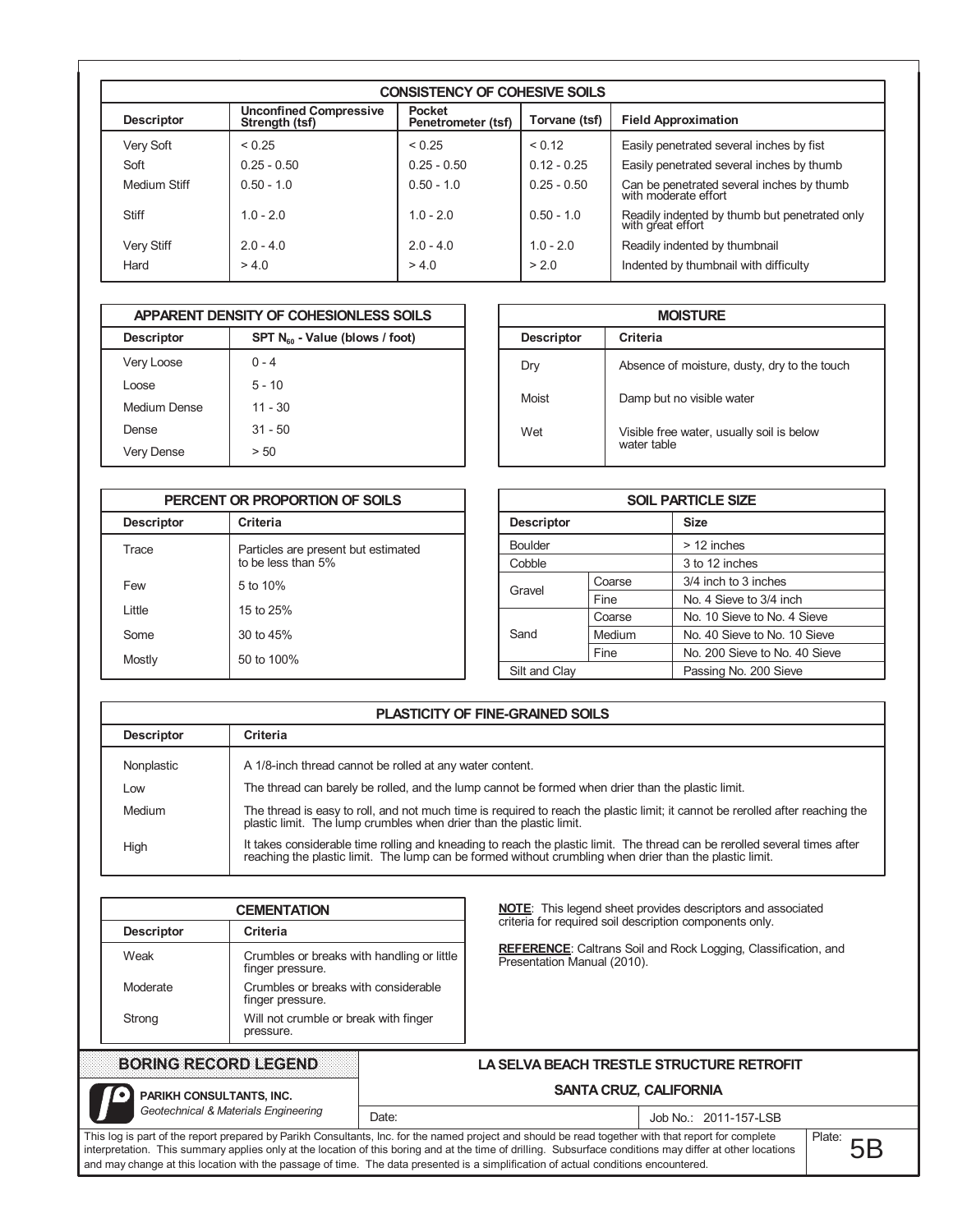| <b>LOGGED BY</b> | El. S. Bhangoo                                            | <b>BEGIN DATE</b><br>12-14-12                                                                                                                                                                                                                                                                                                                                                                                                                          | <b>COMPLETION DATE</b><br>12-14-12                                   | BOREHOLE LOCATION (Lat/Long or North/East and Datum)                   |              |                |                   |                |                         |                          |                                                                     |              |         | <b>HOLE ID</b><br>$B-1$                |                          |         |                                                                                        |  |
|------------------|-----------------------------------------------------------|--------------------------------------------------------------------------------------------------------------------------------------------------------------------------------------------------------------------------------------------------------------------------------------------------------------------------------------------------------------------------------------------------------------------------------------------------------|----------------------------------------------------------------------|------------------------------------------------------------------------|--------------|----------------|-------------------|----------------|-------------------------|--------------------------|---------------------------------------------------------------------|--------------|---------|----------------------------------------|--------------------------|---------|----------------------------------------------------------------------------------------|--|
|                  | DRILLING CONTRACTOR<br><b>Pitcher Drilling</b>            |                                                                                                                                                                                                                                                                                                                                                                                                                                                        |                                                                      | BOREHOLE LOCATION (Offset, Station, Line)                              |              |                |                   |                |                         |                          |                                                                     |              |         |                                        | SURFACE ELEVATION        |         |                                                                                        |  |
|                  | <b>DRILLING METHOD</b>                                    |                                                                                                                                                                                                                                                                                                                                                                                                                                                        |                                                                      | <b>DRILL RIG</b>                                                       |              |                |                   |                |                         |                          |                                                                     |              |         |                                        | <b>BOREHOLE DIAMETER</b> |         |                                                                                        |  |
|                  | <b>Rotary Wash</b>                                        | SAMPLER TYPE(S) AND SIZE(S) (ID)                                                                                                                                                                                                                                                                                                                                                                                                                       |                                                                      | <b>CME 55</b><br>SPT HAMMER TYPE                                       |              |                |                   |                |                         |                          |                                                                     |              |         | 5 <sub>in</sub>                        | HAMMER EFFICIENCY, ERI   |         |                                                                                        |  |
| SPT, MC          |                                                           | BOREHOLE BACKFILL AND COMPLETION                                                                                                                                                                                                                                                                                                                                                                                                                       |                                                                      | Automatic, 140 lb<br>GROUNDWATER DURING DRILLING AFTER DRILLING (DATE) |              |                |                   |                |                         |                          |                                                                     |              |         | 75%<br>TOTAL DEPTH OF BORING           |                          |         |                                                                                        |  |
|                  |                                                           |                                                                                                                                                                                                                                                                                                                                                                                                                                                        |                                                                      | <b>READINGS</b><br>14.0 ft                                             |              |                |                   |                |                         |                          |                                                                     |              |         | 91.0 ft                                |                          |         |                                                                                        |  |
| ELEVATION (ft)   | $\widehat{\mathfrak{m}}$<br>Material<br>Graphics<br>DEPTH |                                                                                                                                                                                                                                                                                                                                                                                                                                                        | <b>DESCRIPTION</b>                                                   |                                                                        | Sample Depth | Sample Number  | ⊇.<br>Blows per 6 | Blows per foot | Moisture<br>Content (%) | Dry Unit Weight<br>(pcf) | Shear Strength<br>(tsf)                                             | Recovery (%) | RQD (%) | <b>Higad Buiseo</b><br>Dullah Builliud |                          | Remarks |                                                                                        |  |
|                  |                                                           | ASPHALT 3" of AC over 6"AB.                                                                                                                                                                                                                                                                                                                                                                                                                            |                                                                      |                                                                        |              |                |                   |                |                         |                          |                                                                     |              |         |                                        |                          |         |                                                                                        |  |
|                  | 1<br>2<br>3<br>4<br>5                                     |                                                                                                                                                                                                                                                                                                                                                                                                                                                        | Poorly graded SAND with SILT (SP-SM); dense; gray; moist; fine SAND. |                                                                        |              | $\mathbf{1}$   | 10<br>20          | 41             |                         |                          |                                                                     |              |         |                                        |                          |         | <u>TERA KANA TERTETAK ANALI ETA BERTAMA DENGAN BERTAMA DENGAN BERTAMA DENGAN BERTA</u> |  |
|                  | 6<br>$\overline{7}$<br>8<br>9                             |                                                                                                                                                                                                                                                                                                                                                                                                                                                        |                                                                      |                                                                        |              |                | 21                |                |                         |                          |                                                                     |              |         |                                        | DS                       |         |                                                                                        |  |
|                  | 10<br>11                                                  | (+#4=0%, -#200=8.2%).                                                                                                                                                                                                                                                                                                                                                                                                                                  |                                                                      |                                                                        |              | $\overline{c}$ | 11<br>16<br>22    | 38             | 14                      |                          |                                                                     |              |         |                                        | PA                       |         |                                                                                        |  |
|                  | 12<br>13<br>14                                            |                                                                                                                                                                                                                                                                                                                                                                                                                                                        |                                                                      |                                                                        |              |                |                   |                |                         |                          |                                                                     |              |         |                                        |                          |         |                                                                                        |  |
|                  | 15<br>16<br>17                                            | Wet.                                                                                                                                                                                                                                                                                                                                                                                                                                                   |                                                                      |                                                                        |              | 3              | 14<br>17<br>25    | 42             | 18                      |                          |                                                                     |              |         |                                        |                          |         |                                                                                        |  |
|                  | 18<br>19                                                  |                                                                                                                                                                                                                                                                                                                                                                                                                                                        |                                                                      |                                                                        |              |                |                   |                |                         |                          |                                                                     |              |         |                                        |                          |         | TE DE L'ANTILITE DE L'ANGUER DE L'ANGUER DE L'ANGUE                                    |  |
|                  | 20<br>21                                                  |                                                                                                                                                                                                                                                                                                                                                                                                                                                        |                                                                      |                                                                        |              | 4              | 12<br>20<br>20    | 40             | 18                      |                          |                                                                     |              |         |                                        | DS                       |         |                                                                                        |  |
|                  | 22<br>23<br>24                                            |                                                                                                                                                                                                                                                                                                                                                                                                                                                        |                                                                      |                                                                        |              |                |                   |                |                         |                          |                                                                     |              |         |                                        |                          |         |                                                                                        |  |
|                  |                                                           |                                                                                                                                                                                                                                                                                                                                                                                                                                                        |                                                                      |                                                                        |              |                |                   |                |                         |                          |                                                                     |              |         |                                        |                          |         |                                                                                        |  |
|                  |                                                           |                                                                                                                                                                                                                                                                                                                                                                                                                                                        | (continued)                                                          |                                                                        |              |                |                   |                |                         |                          |                                                                     |              |         |                                        |                          |         |                                                                                        |  |
|                  |                                                           | <b>LOG OF TEST BORING</b>                                                                                                                                                                                                                                                                                                                                                                                                                              |                                                                      |                                                                        |              |                |                   |                |                         |                          | LA SELVA BEACH TRESTLE STRUCTURE RETROFIT<br>SANTA CRUZ, CALIFORNIA |              |         |                                        |                          |         |                                                                                        |  |
|                  |                                                           | PARIKH CONSULTANTS, INC.<br>Geotechnical & Materials Engineering                                                                                                                                                                                                                                                                                                                                                                                       | Date:                                                                |                                                                        |              |                |                   |                |                         |                          | Job No.: 2011-157-LSB                                               |              |         |                                        |                          |         |                                                                                        |  |
|                  |                                                           | This log is part of the report prepared by Parikh Consultants, Inc. for the named project and should be read together with that report for complete<br>interpretation. This summary applies only at the location of this boring and at the time of drilling. Subsurface conditions may differ at other locations<br>and may change at this location with the passage of time. The data presented is a simplification of actual conditions encountered. |                                                                      |                                                                        |              |                |                   |                |                         |                          |                                                                     |              |         |                                        | Plate:                   | 6A      |                                                                                        |  |

PCI-CT 5 BR 2011-157-LSB.GPJ TEMPLATE 7-22-11.GDT 1/31/13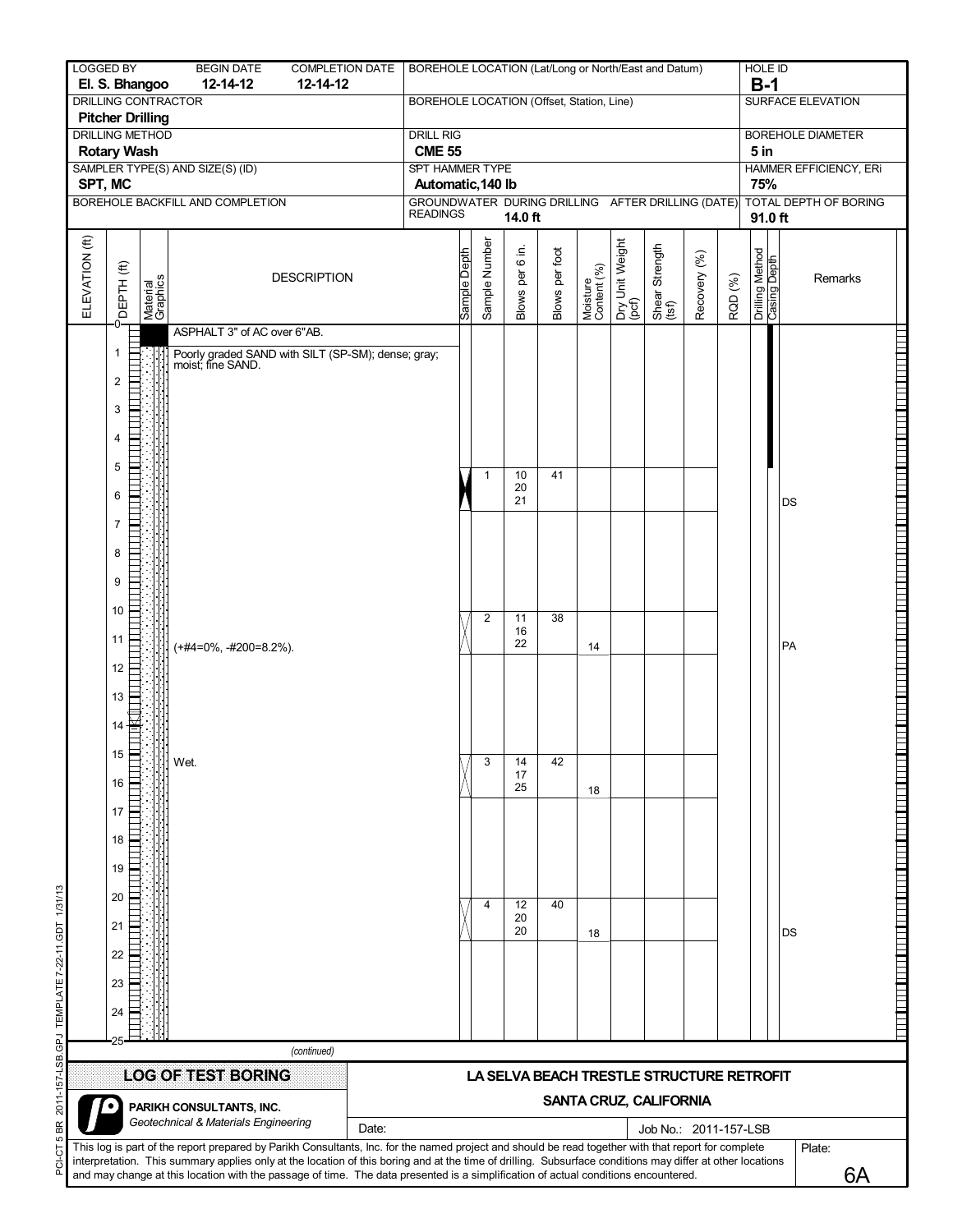| ELEVATION (ft) | DEPTH(ft)            | Material<br>Graphics | <b>DESCRIPTION</b>                                                                                                                                                                                                                                                                                                                                                                                                                                     |       | Sample Depth | Sample Number  | Blows per 6 in. | Blows per foot | Moisture<br>Content (%) | Dry Unit Weight<br>(pcf) | Shear Strength<br>(tsf)                   | Recovery (%) | RQD (%) | Drilling Method<br>Casing Depth | Remarks      |                                                                                                                      |
|----------------|----------------------|----------------------|--------------------------------------------------------------------------------------------------------------------------------------------------------------------------------------------------------------------------------------------------------------------------------------------------------------------------------------------------------------------------------------------------------------------------------------------------------|-------|--------------|----------------|-----------------|----------------|-------------------------|--------------------------|-------------------------------------------|--------------|---------|---------------------------------|--------------|----------------------------------------------------------------------------------------------------------------------|
|                | 26<br>27<br>28       |                      | Poorly graded SAND with SILT (SP-SM); dense; gray;<br>moist; fine SAND. layer description continued from<br>previous page<br>Poorly graded SAND with SILT (SP-SM) (continued).                                                                                                                                                                                                                                                                         |       |              | $\overline{5}$ | 9<br>16<br>26   | 42             | 27                      |                          |                                           |              |         |                                 |              |                                                                                                                      |
|                | 29<br>30<br>31<br>32 |                      | Medium to fine SAND; (+#4=0%, -#200=7.9%).                                                                                                                                                                                                                                                                                                                                                                                                             |       |              | 6              | 5<br>21<br>26   | 47             | 21                      |                          |                                           |              |         |                                 | PA           |                                                                                                                      |
|                | 33<br>34<br>35       |                      | Very dense; dark gray.                                                                                                                                                                                                                                                                                                                                                                                                                                 |       |              | $\overline{7}$ | 19<br>40        | 90             |                         |                          |                                           |              |         |                                 |              |                                                                                                                      |
|                | 36<br>37<br>38<br>39 |                      |                                                                                                                                                                                                                                                                                                                                                                                                                                                        |       |              |                | 50              |                | 17                      |                          |                                           |              |         |                                 |              | ז ותחרק זותה זה היה ביתר זהות התחרק להתוך התחרק ומוקד ומוקד זותה זה הדור בתחרק התקדשות התחרק התחרק היה בתחרק         |
|                | 40<br>41<br>42<br>43 |                      |                                                                                                                                                                                                                                                                                                                                                                                                                                                        |       |              | 8              | 19<br>39<br>43  | 82             | 23                      |                          |                                           |              |         |                                 |              |                                                                                                                      |
|                | 44<br>45<br>46<br>47 |                      |                                                                                                                                                                                                                                                                                                                                                                                                                                                        |       |              | 9              | 18<br>50/6"     | 50             | 19                      | 108                      |                                           |              |         |                                 | DS           |                                                                                                                      |
| 1/31/13        | 48<br>49<br>50<br>51 |                      | $(+#4=0.3\%, +#200=7.9\%).$                                                                                                                                                                                                                                                                                                                                                                                                                            |       |              | 10             | 25<br>30        | 60             |                         |                          |                                           |              |         |                                 |              | <u>A BARA A BARA A BARA A BARA A BARA A BARA A BARA A BARA A BARA A BARA A BARA A BARA A BARA A BARA A BARA A BA</u> |
| <b>LOS</b>     | 52<br>53<br>54       |                      |                                                                                                                                                                                                                                                                                                                                                                                                                                                        |       |              |                | 30              |                | 21                      |                          |                                           |              |         |                                 | PA           |                                                                                                                      |
|                |                      |                      | (continued)                                                                                                                                                                                                                                                                                                                                                                                                                                            |       |              |                |                 |                |                         |                          |                                           |              |         |                                 |              |                                                                                                                      |
|                |                      |                      | <b>LOG OF TEST BORING</b>                                                                                                                                                                                                                                                                                                                                                                                                                              |       |              |                |                 |                |                         |                          | LA SELVA BEACH TRESTLE STRUCTURE RETROFIT |              |         |                                 |              |                                                                                                                      |
|                |                      |                      | PARIKH CONSULTANTS, INC.                                                                                                                                                                                                                                                                                                                                                                                                                               |       |              |                |                 |                |                         |                          | <b>SANTA CRUZ, CALIFORNIA</b>             |              |         |                                 |              |                                                                                                                      |
|                |                      |                      | Geotechnical & Materials Engineering                                                                                                                                                                                                                                                                                                                                                                                                                   | Date: |              |                |                 |                |                         |                          | Job No.: 2011-157-LSB                     |              |         |                                 |              |                                                                                                                      |
|                |                      |                      | This log is part of the report prepared by Parikh Consultants, Inc. for the named project and should be read together with that report for complete<br>interpretation. This summary applies only at the location of this boring and at the time of drilling. Subsurface conditions may differ at other locations<br>and may change at this location with the passage of time. The data presented is a simplification of actual conditions encountered. |       |              |                |                 |                |                         |                          |                                           |              |         |                                 | Plate:<br>6B |                                                                                                                      |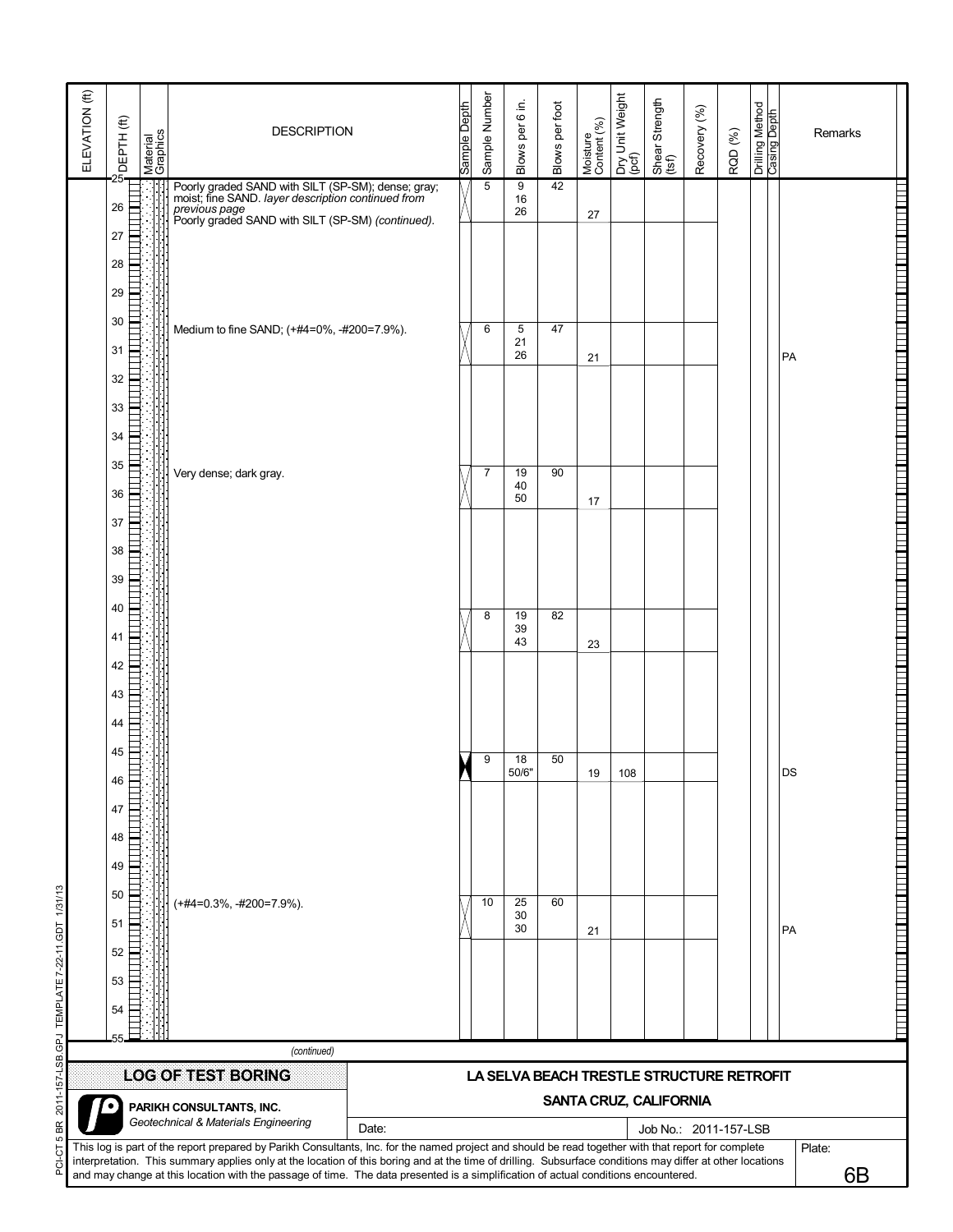| ELEVATION (ft)    | DEPTH(ft)      | Material<br>Graphics | <b>DESCRIPTION</b>                                                                                                                                                                                                                                                                                                                                                                                                                                     |       | Sample Depth | Sample Number   | $6$ in.<br>Blows per 6      | Blows per foot | Moisture<br>Content (%) | Dry Unit Weight<br>(pcf) | Shear Strength<br>(tsf)                         | Recovery (%) | RQD (%) | Drilling Method<br><b>Casing Depth</b> | Remarks      |                                 |
|-------------------|----------------|----------------------|--------------------------------------------------------------------------------------------------------------------------------------------------------------------------------------------------------------------------------------------------------------------------------------------------------------------------------------------------------------------------------------------------------------------------------------------------------|-------|--------------|-----------------|-----------------------------|----------------|-------------------------|--------------------------|-------------------------------------------------|--------------|---------|----------------------------------------|--------------|---------------------------------|
|                   | 56<br>57       |                      | Poorly graded SAND with SILT (SP-SM); dense; gray;<br>moist; fine SAND. layer description continued from<br>previous page                                                                                                                                                                                                                                                                                                                              |       |              | $\overline{11}$ | $\overline{20}$<br>33<br>36 | 69             | 17                      |                          |                                                 |              |         |                                        |              | $\overline{a}$                  |
|                   | 58<br>59<br>60 |                      | Fine SAND.                                                                                                                                                                                                                                                                                                                                                                                                                                             |       |              | 12              | 21                          | 81             |                         |                          |                                                 |              |         |                                        |              |                                 |
|                   | 61<br>62<br>63 |                      |                                                                                                                                                                                                                                                                                                                                                                                                                                                        |       |              |                 | 32<br>49                    |                | 18                      |                          |                                                 |              |         |                                        |              |                                 |
|                   | 64<br>65       |                      | Poorly graded SAND (SP); very dense; gray; wet; fine<br>SAND; (+#4=0%, -#200=3.2%).                                                                                                                                                                                                                                                                                                                                                                    |       |              | 13              | 50/6"                       | <b>REF</b>     | 20                      | 106                      |                                                 |              |         |                                        | PA           |                                 |
|                   | 66<br>67<br>68 |                      |                                                                                                                                                                                                                                                                                                                                                                                                                                                        |       |              |                 |                             |                |                         |                          |                                                 |              |         |                                        |              |                                 |
|                   | 69<br>70<br>71 |                      |                                                                                                                                                                                                                                                                                                                                                                                                                                                        |       |              | 14              | 36<br>50/5.5"               | 50             | 19                      |                          |                                                 |              |         |                                        |              |                                 |
|                   | 72<br>73<br>74 |                      |                                                                                                                                                                                                                                                                                                                                                                                                                                                        |       |              |                 |                             |                |                         |                          |                                                 |              |         |                                        |              | $\overline{a}$<br><b>Formal</b> |
|                   | 75<br>76<br>77 |                      |                                                                                                                                                                                                                                                                                                                                                                                                                                                        |       |              | 15              | 35<br>50/6"                 | 50             | 18                      |                          |                                                 |              |         |                                        |              | $\overline{a}$                  |
|                   | 78<br>79<br>80 |                      |                                                                                                                                                                                                                                                                                                                                                                                                                                                        |       |              |                 |                             |                |                         |                          |                                                 |              |         |                                        |              | $\overline{a}$<br>$\equiv$      |
| 22-11.GDT 1/31/13 | 81<br>82       |                      | Yellowish brown; (+#4=0%, -#200=4.3%).                                                                                                                                                                                                                                                                                                                                                                                                                 |       |              | 16              | 36<br>50/5.5"               | 50             | 22                      |                          |                                                 |              |         |                                        | PA           | E                               |
|                   | 83<br>84<br>85 |                      |                                                                                                                                                                                                                                                                                                                                                                                                                                                        |       |              |                 |                             |                |                         |                          |                                                 |              |         |                                        |              |                                 |
|                   |                |                      | (continued)<br><b>LOG OF TEST BORING</b>                                                                                                                                                                                                                                                                                                                                                                                                               |       |              |                 |                             |                |                         |                          | LA SELVA BEACH TRESTLE STRUCTURE RETROFIT       |              |         |                                        |              |                                 |
|                   |                |                      | PARIKH CONSULTANTS, INC.<br>Geotechnical & Materials Engineering                                                                                                                                                                                                                                                                                                                                                                                       | Date: |              |                 |                             |                |                         |                          | SANTA CRUZ, CALIFORNIA<br>Job No.: 2011-157-LSB |              |         |                                        |              |                                 |
|                   |                |                      | This log is part of the report prepared by Parikh Consultants, Inc. for the named project and should be read together with that report for complete<br>interpretation. This summary applies only at the location of this boring and at the time of drilling. Subsurface conditions may differ at other locations<br>and may change at this location with the passage of time. The data presented is a simplification of actual conditions encountered. |       |              |                 |                             |                |                         |                          |                                                 |              |         |                                        | Plate:<br>6C |                                 |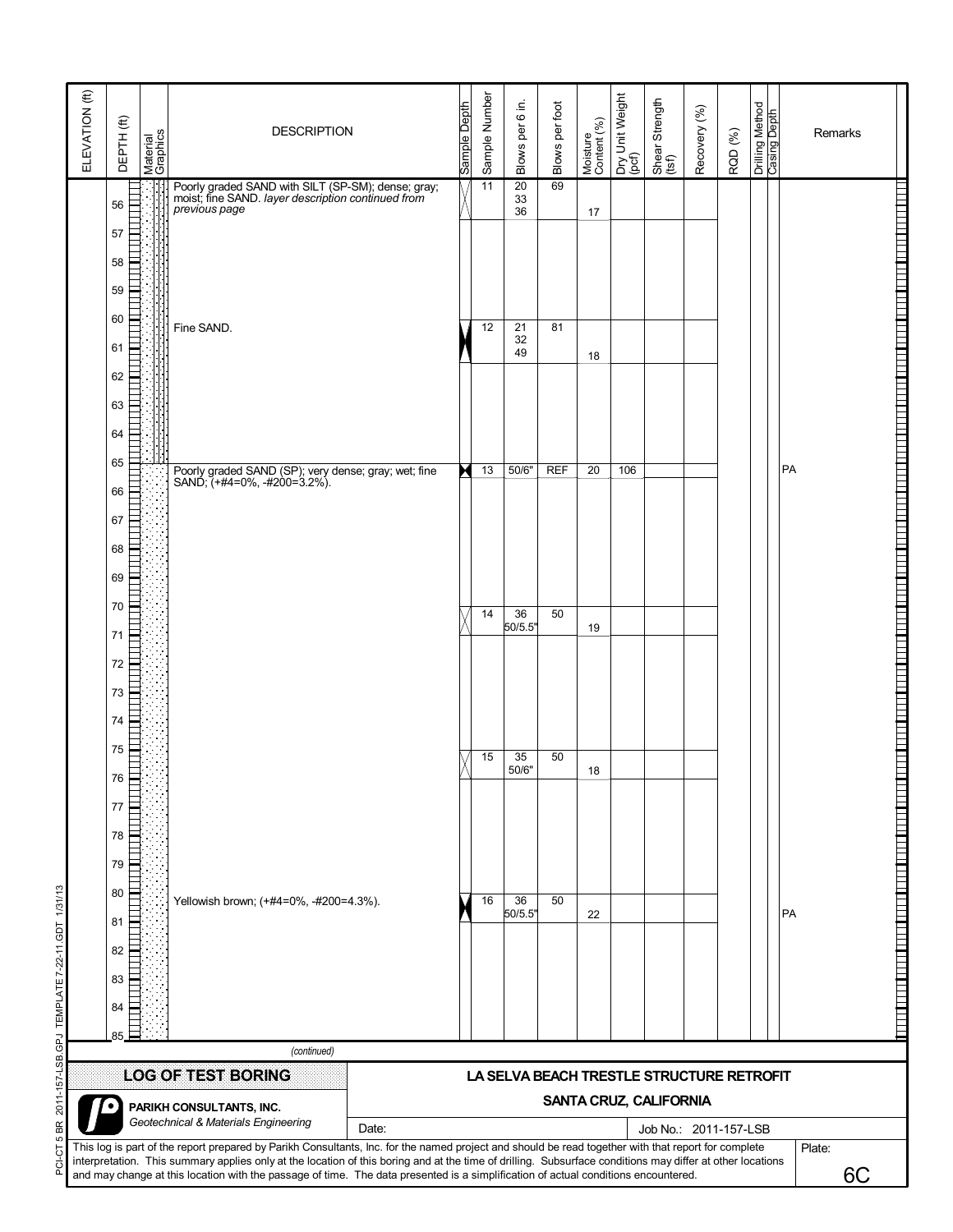| ELEVATION (ft)            | $DEFTH$ (ft)                                                                                                                                       | Material<br>Graphics | <b>DESCRIPTION</b>                                                                                                                                                            |                                                                                                                                                                                                                                                                                                                                                                                                                                                                                 | Sample Depth | Sample Number | Blows per 6 in. | Blows per foot | Moisture<br>Content (%) | Dry Unit Weight<br>(pcf) | Shear Strength<br>(tsf)                                             | Recovery (%) | RQD (%) | Drilling Method<br><b>Casing Depth</b> |  | Remarks                                                                                                    |
|---------------------------|----------------------------------------------------------------------------------------------------------------------------------------------------|----------------------|-------------------------------------------------------------------------------------------------------------------------------------------------------------------------------|---------------------------------------------------------------------------------------------------------------------------------------------------------------------------------------------------------------------------------------------------------------------------------------------------------------------------------------------------------------------------------------------------------------------------------------------------------------------------------|--------------|---------------|-----------------|----------------|-------------------------|--------------------------|---------------------------------------------------------------------|--------------|---------|----------------------------------------|--|------------------------------------------------------------------------------------------------------------|
|                           | 86<br>87<br>88                                                                                                                                     |                      | Poorly graded SAND (SP) (continued).<br>Poorly graded SAND (SP); very dense; gray; wet; fine<br>SAND; (+#4=0%, -#200=3.2%). layer description<br>continued from previous page |                                                                                                                                                                                                                                                                                                                                                                                                                                                                                 |              |               |                 |                |                         |                          |                                                                     |              |         |                                        |  | ותו למחבר להורה למוד המהו המהו במהו במה למחבר למדו למדו המה המה למוד ממה למחבר המה למדו המה למדו למדו למוד |
|                           | 89<br>90<br>91                                                                                                                                     |                      | SILTY SAND (SM); very dense; dark gray; wet; fine<br>SAND; (-#200=34.7%).<br>Bottom of borehole at 91.0 ft bgs/Elev. 0 ft.                                                    |                                                                                                                                                                                                                                                                                                                                                                                                                                                                                 |              | 17            | 38<br>50/6"     | 50             | 18                      |                          |                                                                     |              |         |                                        |  |                                                                                                            |
|                           | 92<br>93<br>ē                                                                                                                                      |                      | This Boring Record was developed in accordance with<br>the Caltrans Soil & Rock Logging, Classification, and<br>Presentation Manual (2010) except as noted on the Soil        |                                                                                                                                                                                                                                                                                                                                                                                                                                                                                 |              |               |                 |                |                         |                          |                                                                     |              |         |                                        |  |                                                                                                            |
|                           | 94<br>E<br>95<br>96                                                                                                                                |                      | or Rock Legend or below.                                                                                                                                                      |                                                                                                                                                                                                                                                                                                                                                                                                                                                                                 |              |               |                 |                |                         |                          |                                                                     |              |         |                                        |  |                                                                                                            |
|                           | 97<br>98<br>E<br>99                                                                                                                                |                      |                                                                                                                                                                               |                                                                                                                                                                                                                                                                                                                                                                                                                                                                                 |              |               |                 |                |                         |                          |                                                                     |              |         |                                        |  |                                                                                                            |
|                           | $100 \equiv$<br>$101\equiv$<br>$102 \begin{array}{ c c }\n\hline\n\end{array}$                                                                     |                      |                                                                                                                                                                               |                                                                                                                                                                                                                                                                                                                                                                                                                                                                                 |              |               |                 |                |                         |                          |                                                                     |              |         |                                        |  |                                                                                                            |
|                           | $103\equiv$<br>$\begin{array}{c}\n104 \\ \hline\n\end{array}$                                                                                      |                      |                                                                                                                                                                               |                                                                                                                                                                                                                                                                                                                                                                                                                                                                                 |              |               |                 |                |                         |                          |                                                                     |              |         |                                        |  |                                                                                                            |
|                           | $\begin{array}{c}\n105 \\ \hline\n\end{array}\n\begin{array}{c}\n\hline\n\end{array}$ $\begin{array}{c}\n106 \\ \hline\n\end{array}$<br>106<br>107 |                      |                                                                                                                                                                               |                                                                                                                                                                                                                                                                                                                                                                                                                                                                                 |              |               |                 |                |                         |                          |                                                                     |              |         |                                        |  |                                                                                                            |
|                           | $108 -$<br>$109$ $-$<br>110                                                                                                                        |                      |                                                                                                                                                                               |                                                                                                                                                                                                                                                                                                                                                                                                                                                                                 |              |               |                 |                |                         |                          |                                                                     |              |         |                                        |  |                                                                                                            |
| $-22 - 11$ .GDT $1/31/13$ | 111<br>$112\equiv$<br>$113\equiv$                                                                                                                  |                      |                                                                                                                                                                               |                                                                                                                                                                                                                                                                                                                                                                                                                                                                                 |              |               |                 |                |                         |                          |                                                                     |              |         |                                        |  |                                                                                                            |
| GPJ TEMPLATE 7.<br>œ      | 114<br>$115 -$                                                                                                                                     |                      |                                                                                                                                                                               |                                                                                                                                                                                                                                                                                                                                                                                                                                                                                 |              |               |                 |                |                         |                          |                                                                     |              |         |                                        |  |                                                                                                            |
| U.<br>Ļ.                  |                                                                                                                                                    |                      | <b>LOG OF TEST BORING</b><br>PARIKH CONSULTANTS, INC.                                                                                                                         |                                                                                                                                                                                                                                                                                                                                                                                                                                                                                 |              |               |                 |                |                         |                          | LA SELVA BEACH TRESTLE STRUCTURE RETROFIT<br>SANTA CRUZ, CALIFORNIA |              |         |                                        |  |                                                                                                            |
|                           |                                                                                                                                                    |                      | Geotechnical & Materials Engineering                                                                                                                                          | Date:                                                                                                                                                                                                                                                                                                                                                                                                                                                                           |              |               |                 |                |                         |                          |                                                                     |              |         |                                        |  |                                                                                                            |
|                           |                                                                                                                                                    |                      |                                                                                                                                                                               | Job No.: 2011-157-LSB<br>This log is part of the report prepared by Parikh Consultants, Inc. for the named project and should be read together with that report for complete<br>interpretation. This summary applies only at the location of this boring and at the time of drilling. Subsurface conditions may differ at other locations<br>and may change at this location with the passage of time. The data presented is a simplification of actual conditions encountered. |              |               |                 |                |                         |                          |                                                                     |              | Plate:  | 6D                                     |  |                                                                                                            |

<u>טט</u>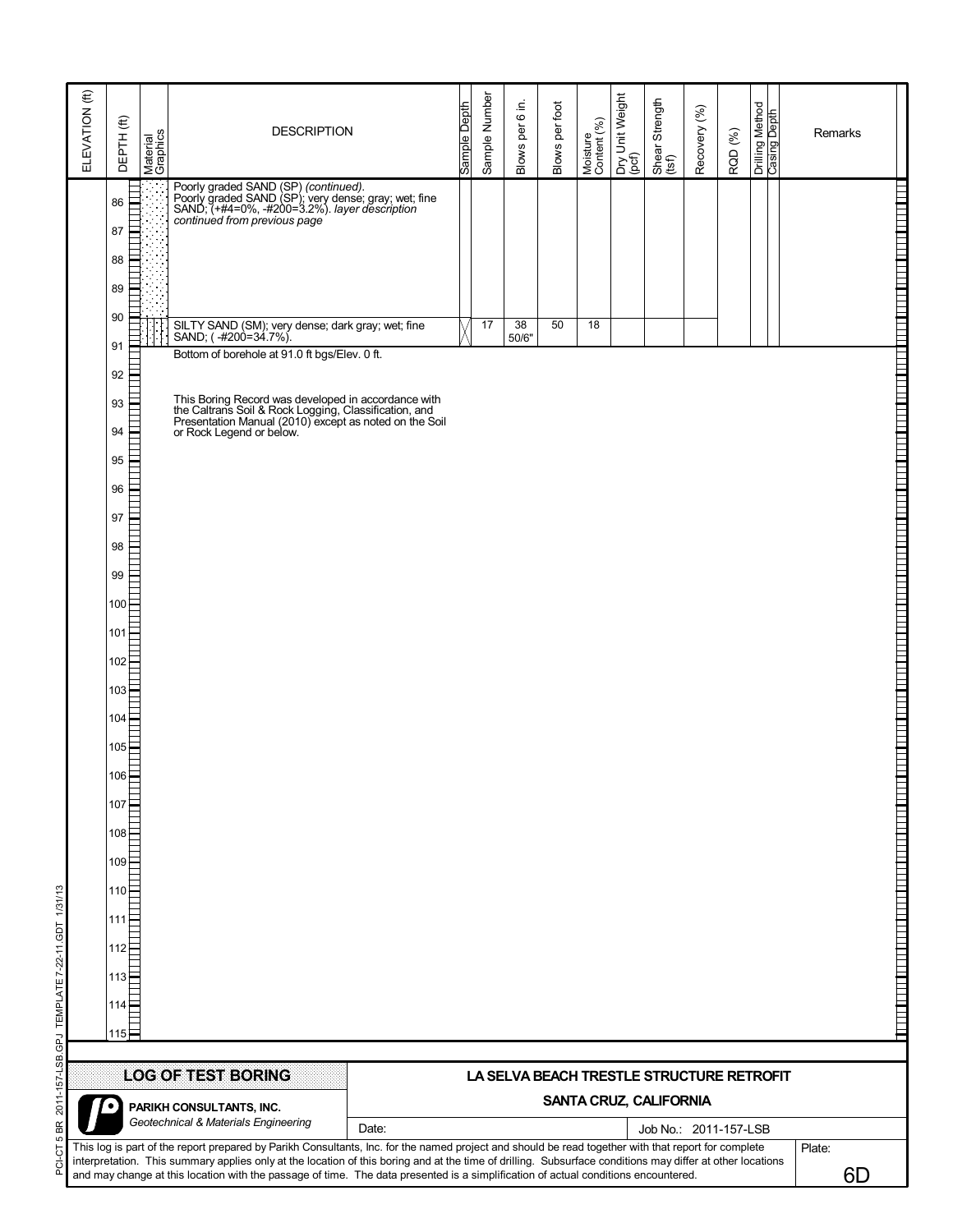| <b>Borehole</b> | Sample<br><b>Number</b> | Depth | Classi-<br>fication | Water<br>Content | Dry<br>Density           | Liquid<br>Limit | Plastic<br>Limit | Plasticity<br>Index | $\% >$<br>Sieve 4 | $\% <$<br>Sieve 200 | Unconfined<br>Compressive<br>Strength<br>(tsf) |
|-----------------|-------------------------|-------|---------------------|------------------|--------------------------|-----------------|------------------|---------------------|-------------------|---------------------|------------------------------------------------|
| $B-1$           | 1                       | 6.0   | SP-SM               | $\blacksquare$   | $\overline{\phantom{a}}$ |                 |                  |                     |                   |                     |                                                |
| $B-1$           | $\overline{2}$          | 11.0  | SP-SM               | 13.9             | $\overline{\phantom{a}}$ |                 |                  |                     |                   | 8.2                 |                                                |
| $B-1$           | 3                       | 16.0  | SP-SM               | 18.4             | $\overline{\phantom{a}}$ |                 |                  |                     |                   |                     |                                                |
| $B-1$           | 4                       | 21.0  | SP-SM               | 17.5             | $\overline{\phantom{a}}$ |                 |                  |                     |                   |                     |                                                |
| $B-1$           | 5                       | 26.0  | SP-SM               | 26.7             | $\overline{\phantom{a}}$ |                 |                  |                     |                   |                     |                                                |
| $B-1$           | 6                       | 31.0  | SP-SM               | 20.5             | $\overline{\phantom{a}}$ |                 |                  |                     |                   | 7.9                 |                                                |
| $B-1$           | $\overline{7}$          | 36.0  | SP-SM               | 17.1             | $\overline{\phantom{a}}$ |                 |                  |                     |                   |                     |                                                |
| $B-1$           | 8                       | 41.0  | SP-SM               | 22.7             | $\overline{\phantom{a}}$ |                 |                  |                     |                   |                     |                                                |
| $B-1$           | $9\,$                   | 46.0  | SP-SM               | 19.4             | 108.3                    |                 |                  |                     |                   |                     |                                                |
| $B-1$           | 10                      | 51.0  | SP-SM               | 21.2             | $\overline{\phantom{a}}$ |                 |                  |                     | 0.3               | 7.9                 |                                                |
| $B-1$           | 11                      | 56.0  | SP-SM               | 16.7             | $\overline{\phantom{a}}$ |                 |                  |                     |                   |                     |                                                |
| $B-1$           | 12                      | 61.0  | SP-SM               | 18.3             | $\overline{\phantom{a}}$ |                 |                  |                     |                   |                     |                                                |
| $B-1$           | 13                      | 65.0  | <b>SP</b>           | 20.3             | 105.7                    |                 |                  |                     |                   | 3.2                 |                                                |
| $B-1$           | 15                      | 70.5  | <b>SP</b>           | 18.9             | $\overline{\phantom{a}}$ |                 |                  |                     |                   |                     |                                                |
| $B-1$           | 16                      | 75.5  | <b>SP</b>           | 18.3             | $\overline{\phantom{a}}$ |                 |                  |                     |                   |                     |                                                |
| $B-1$           | 17                      | 80.5  | <b>SP</b>           | 21.8             | $\overline{\phantom{a}}$ |                 |                  |                     |                   | 4.3                 |                                                |
| $B-1$           | 18                      | 90.0  | <b>SM</b>           | 17.5             | $\overline{\phantom{a}}$ |                 |                  |                     |                   |                     |                                                |

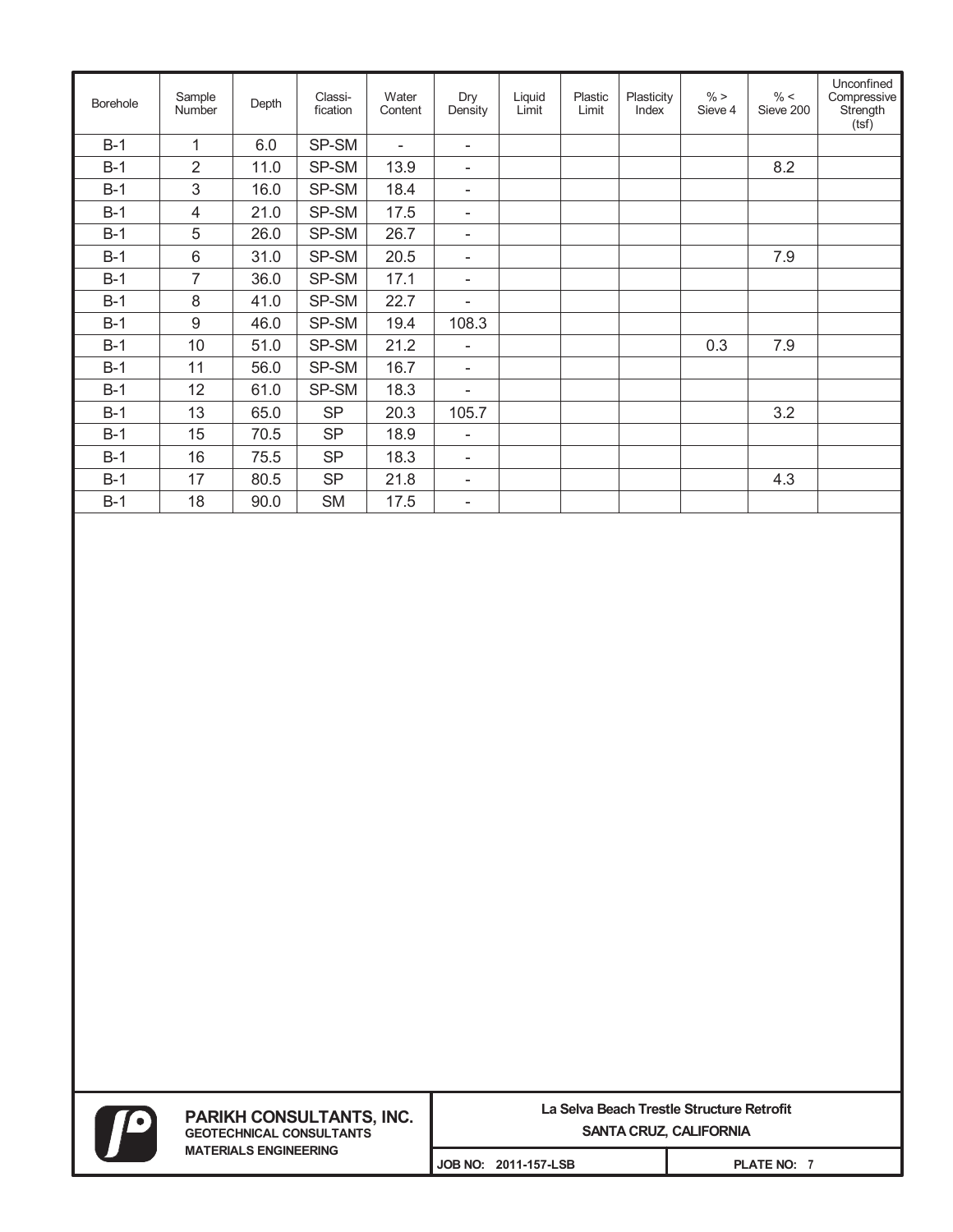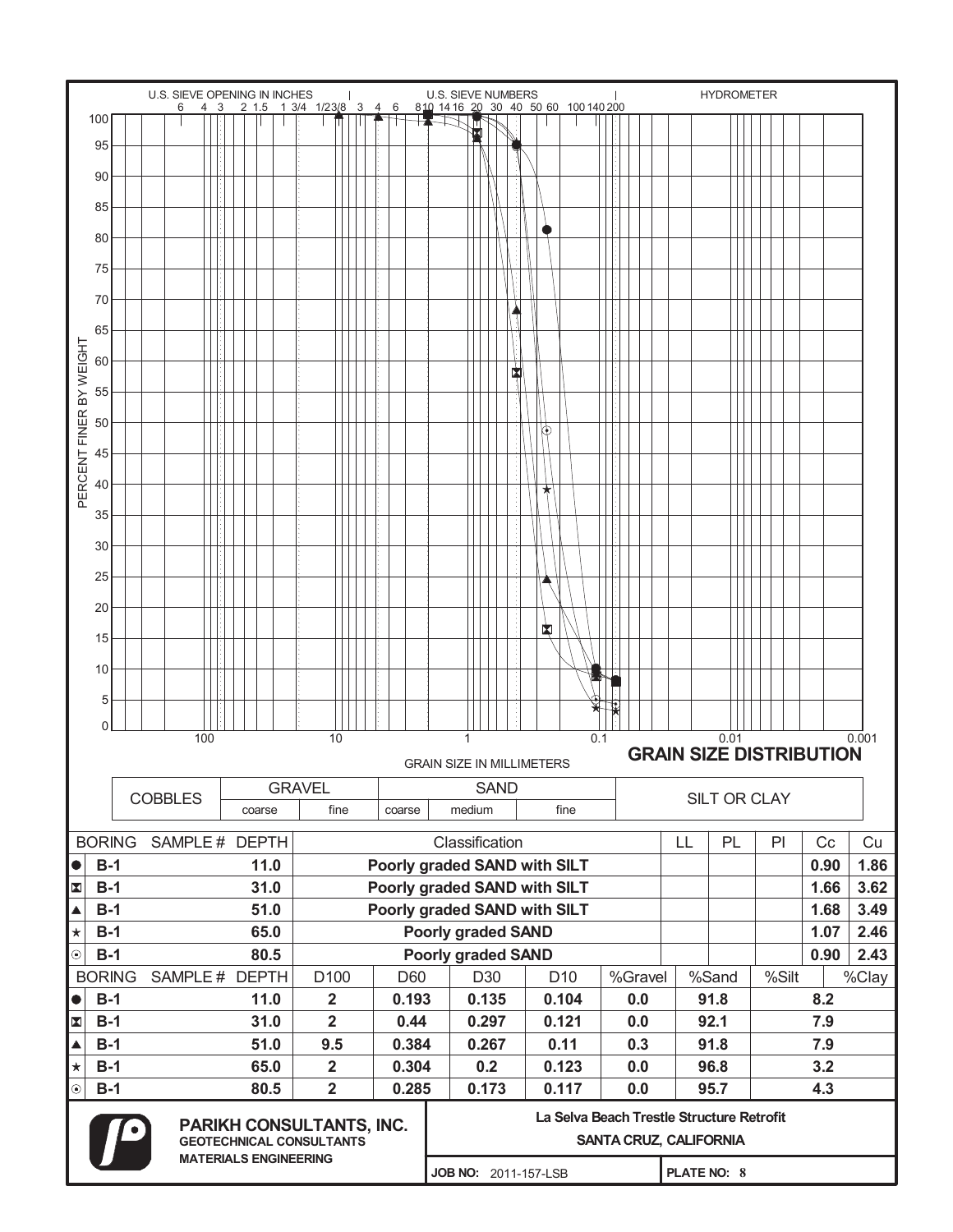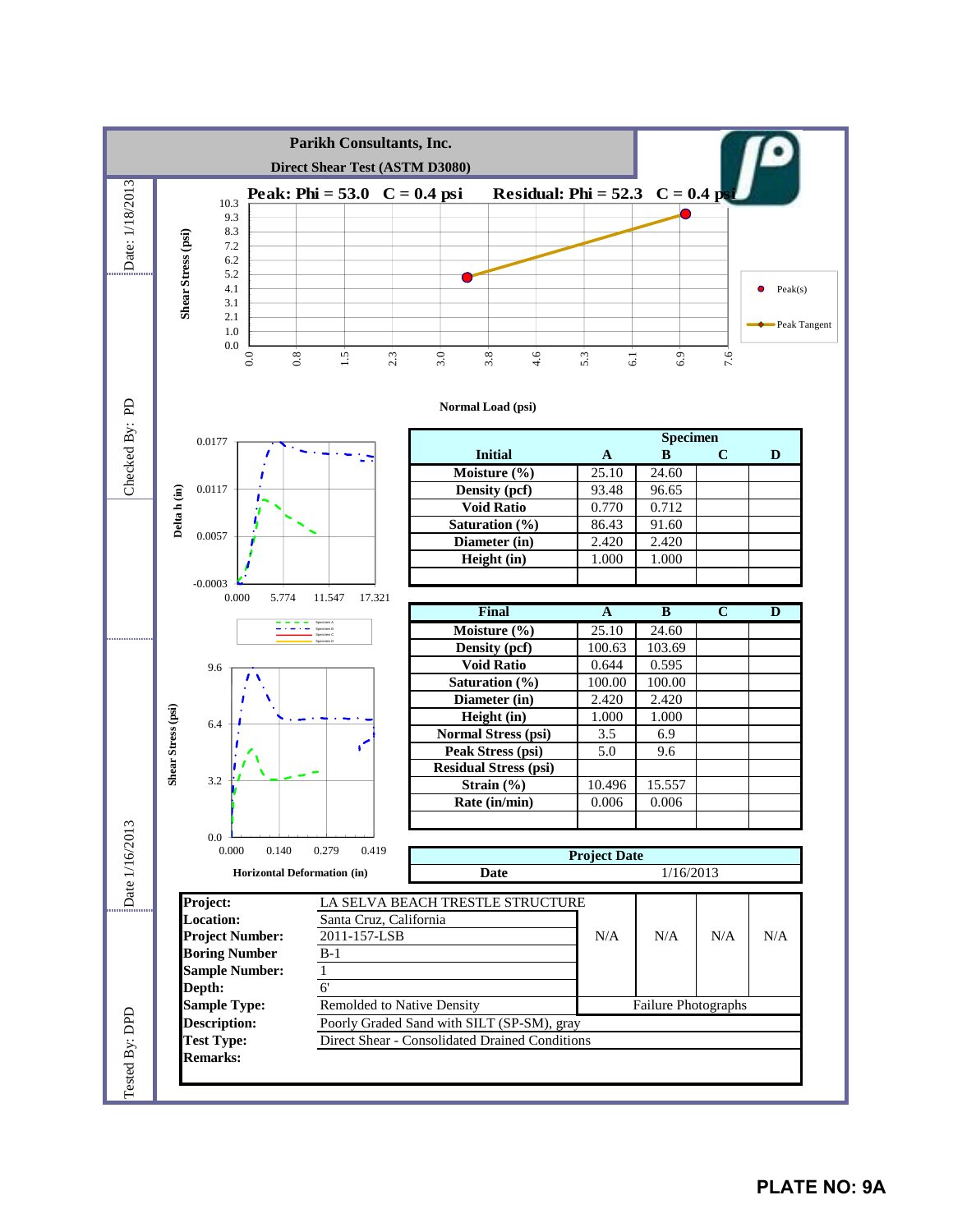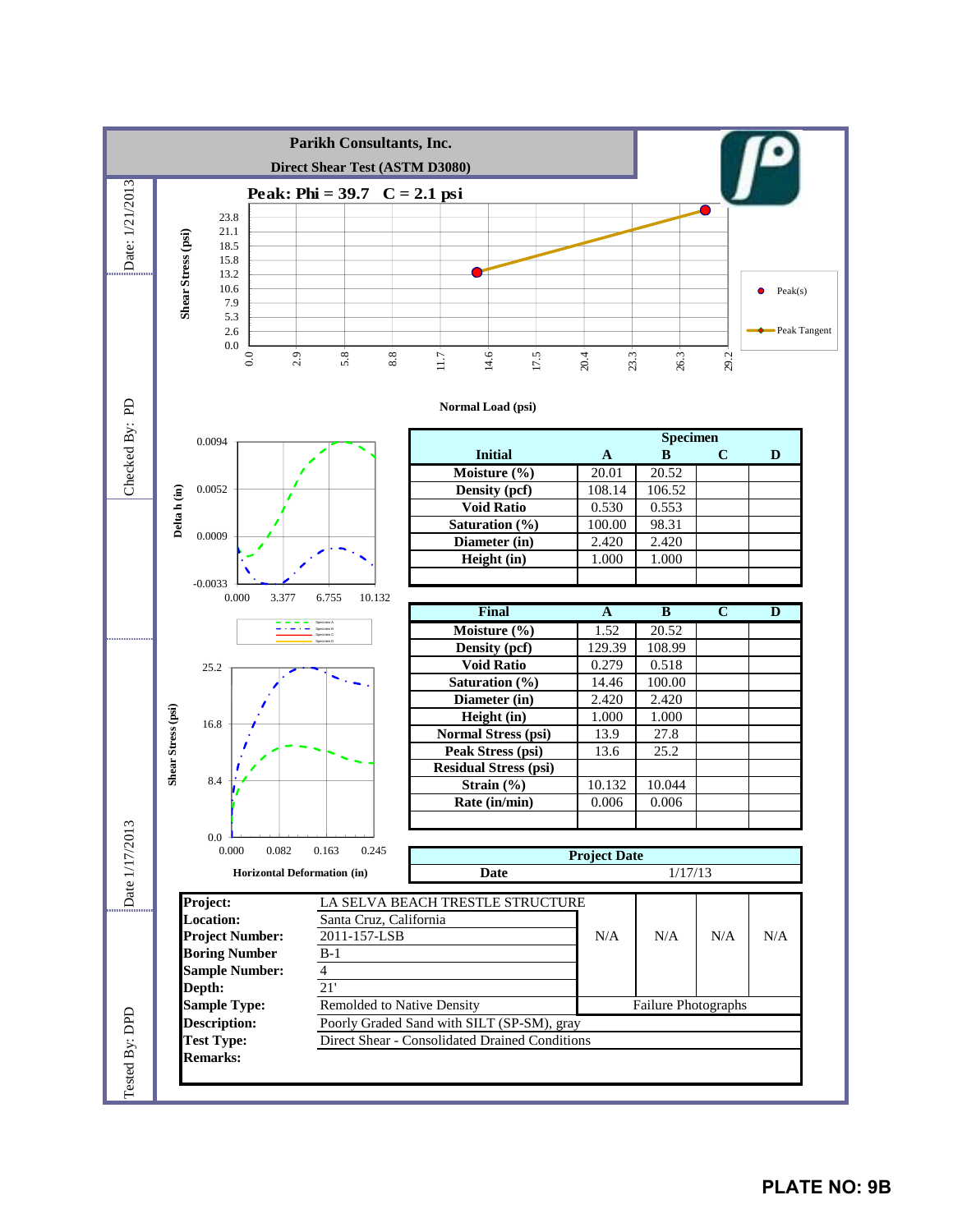